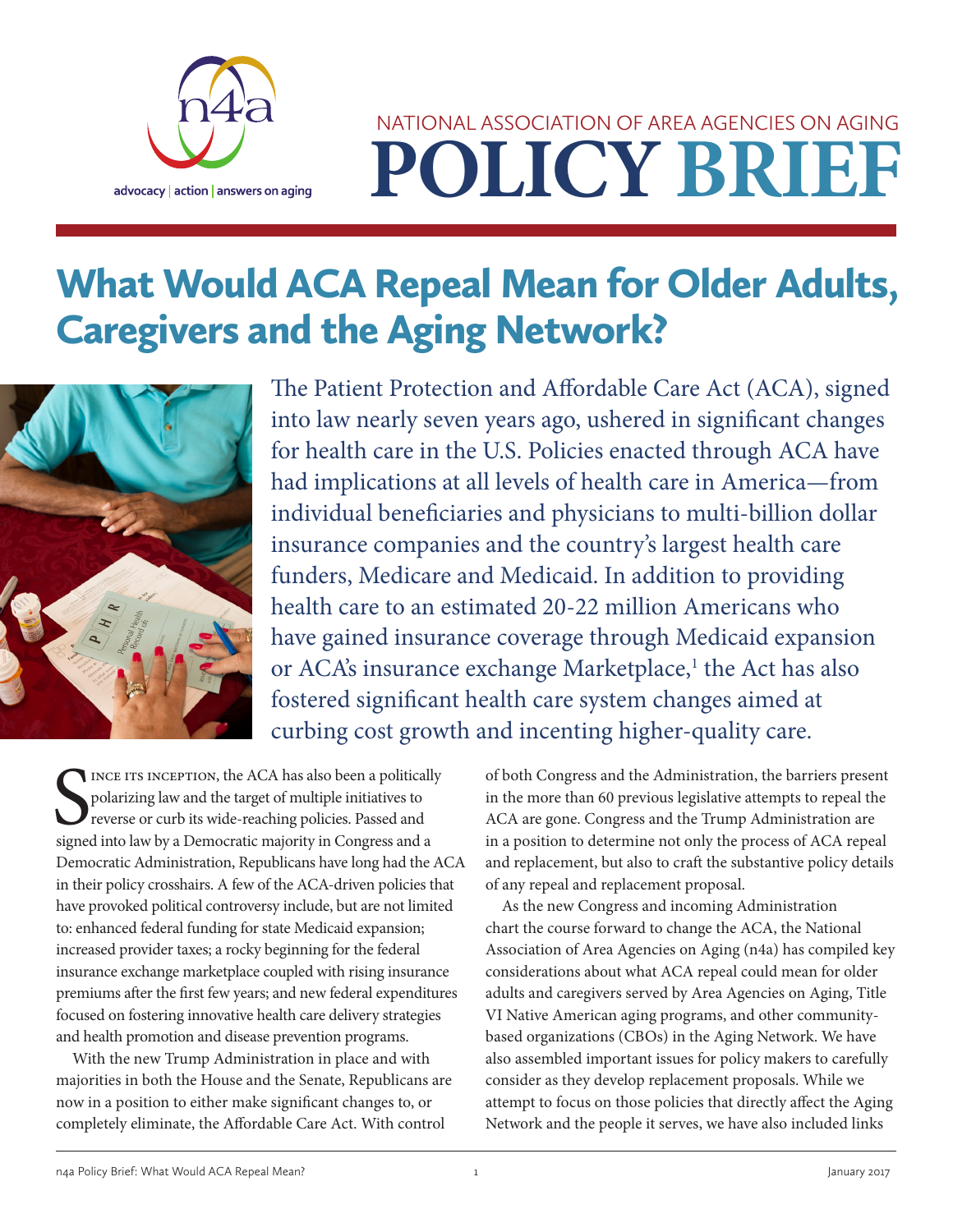to additional resources that detail the much broader effects of ACA repeal (see page 5).

# ACA Provisions Affecting Older Adults and the Aging Network

The components of ACA slated for reconsideration in repeal and replacement debates include, but are not limited to: dismantling the federal insurance exchange Marketplace; repealing Medicaid expansion in states; rolling back or eliminating efforts to spur delivery systems innovation and reform through the Center for Medicare and Medicaid Innovation (CMMI); dropping longstanding efforts to rebalance long-term services and supports (LTSS) from institutions to more cost-effective home and community-based services (HCBS); and defunding disease prevention and health promotion programs though the Prevention and Public Health Fund (PPHF).

Rolling back these components of ACA could have significant consequences for of millions older adults—even if they are not directly participating in the Marketplace or affected by Medicaid expansion. Subsequently, ACA repeal would affect AAAs and other CBOs that serve older adults and caregivers in their homes and communities by meeting an aging population with reduced access to health care, a stalling of Medicaid rebalancing efforts and the potential slow-down in integration of health and community-based care across the country.

# **ACA Policies that Directly Affect AAAs and CBOs: Spurring Health Care Delivery Reform and Focusing on Community-Based Care**

Repeal proposals would also likely include major changes to, or the elimination of, the **Center for Medicare & Medicaid Innovation** (CMMI). This innovation center within CMS enables Medicare and Medicaid programs to test models aimed at improving care, lowering costs and better aligning payment systems. In the effort to develop patient-centered models of care, CMMI has been instrumental in beginning to bridge the gaps between the health care industry and community-based providers of health-related services, including AAAs.

CMMI-led initiatives that have directly involved the Aging Network include the Community-Based Care Transitions Program (CCTP; also created in ACA) and the newly expanded Diabetes Prevention Programs. More than 60 percent of all AAAs are involved in an integrated care delivery system of some kind, $2$  and repealing the major federal catalyst for current and future delivery system reforms could have significant implications for both future health care costs and outcomes—especially for vulnerable older adult populations.

Previous proposals to repeal the ACA included attempts to eliminate CMMI programs aimed at improving health care delivery and coordination and better integrating health and social services. For example, ACA repeal would stymie efforts to improve care coordination for older adults and people with disabilities who qualify for both Medicare and Medicaid (duals demonstrations). Currently one in 10 AAAs<sup>3</sup> are participating in their **State Dual Demonstrations,** and very low-income and medically vulnerable older adults and people with disabilities could face higher costs and reduced services if these efforts were eliminated.

ACA repeal also has major implications for the long-term services and supports arena, as well, including **Medicaid Home and Community-Based Services** (HCBS) delivered to older adults and people with disabilities. Nearly twothirds of AAAs play a role in their state's Medicaid HCBS delivery system,<sup>4</sup> supporting the ability of older adults to live independently by coordinating or delivering the care they need to remain in the community. n4a has long advocated for expansion of both Medicaid and non-Medicaid HCBS, as well as a rebalancing of federal funding from institutional care (e.g., nursing homes) to HCBS to save money and provide more person-centered care.

For example, the **Community First Choice** (CFC) options program, also created in ACA, provides an increased federal match for states that expand options to Medicaid HCBS within their LTSS systems. The ACA established CFC to give states a flexible option and financial incentive to enhance existing HCBS LTSS programs; to reinvest the enhance match back into augmenting HCBS options for beneficiaries with an institutional level of care; and to give beneficiaries more control over their own care.

# Expired ACA Rebalancing Provisions Needed to Save Medicaid Costs

There are several other rebalancing programs that were created or expanded under the ACA. These include the **Balancing Incentive Payment** (BIP) and **Money Follows the Person** (MFP) programs under Medicaid, and a \$50 million, five-year investment in expanding **Aging and Disability Resource Centers** in selected states across the country. While these programs have already expired, and ACA repeal would not have an immediate impact on these efforts, they are important additional rebalancing initiatives in ACA that policymakers (and advocates) should pursue in alternative legislative packages or an ACA replacement proposal.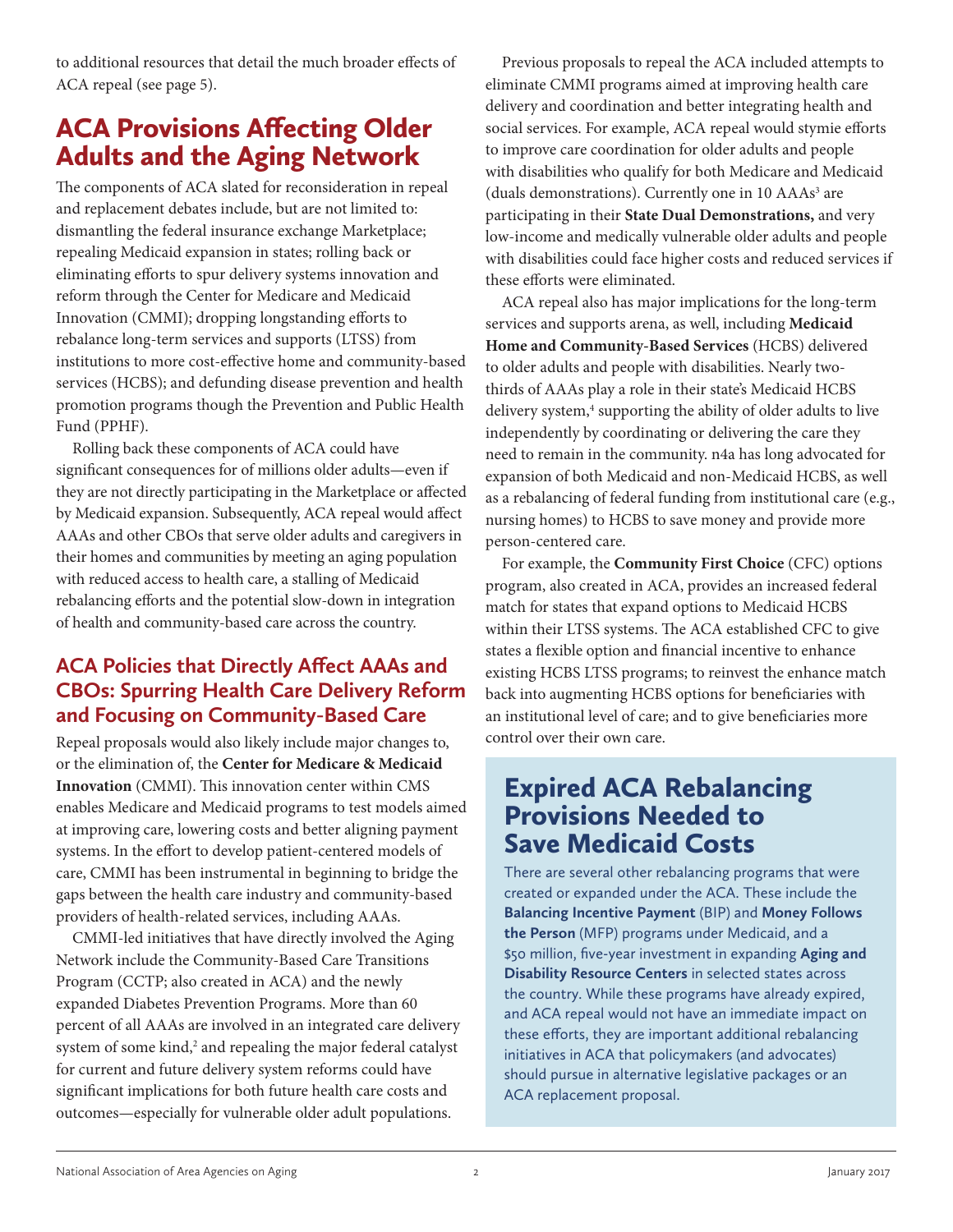Eliminating any federal support for Medicaid HCBS waiver programs, such as a repeal of CFC, that help states increase access to HCBS over institutionalization not only jeopardizes state and local budgets in the short and long-term, but also puts vulnerable older adults at risk.

Republican proposals to eliminate ACA have also included elimination of the **Prevention and Public Health Fund,** which includes funding for falls prevention programs and chronic disease self-management programs. According to n4a's 2016 AAA survey, 93 percent of AAAs are engaged in evidence-based health promotion programs, including falls prevention efforts. Falls are the leading cause of fatal and nonfatal injuries in older adults, and have enormous personal and health care costs estimated to total at least \$34 billion every year. Falls prevention programs funded through the PPHF and frequently delivered through the Aging Network locally have demonstrated a significant return on investment in preventing unnecessary medical costs and even death.

Additionally, the PPHF supports community-based, evidence-based programs to enable participants to effectively and cost-efficiently manage their own chronic diseases. AAAs are key partners in these efforts across the country. Over two-thirds of Medicare beneficiaries have multiple chronic conditions, such as diabetes, and Medicare beneficiaries with six or more chronic conditions account for nearly half of all Medicare costs. Without intervention at the community level to reach beneficiaries where they live, individual and economic costs of chronic diseases will only grow as the population of older adults increases.

**Note:** The bipartisan Elder Justice Act was passed as part of ACA in 2010 to provide federal resources to prevent, detect, treat, understand, intervene in and, where appropriate, prosecute elder abuse, neglect and exploitation. Before the EJA was enacted, federal funding for programs and justice regulations was not available. EJA, which expired in 2014, must be reauthorized by Congress swiftly to ensure that federal leaders can appropriately respond to the growing problem of elder abuse.

## **ACA Policies Affecting Older Adults: ACA Repeal Will Jeopardize Coverage for Millions of Older Adults Now and in the Future**

Most proposals to repeal ACA include ending the enhanced federal match for state Medicaid programs to offer insurance coverage to previously ineligible adults. Medicaid is a federalstate partnership that currently provides critical health care services to nearly 20 percent—or 70 million—vulnerable Americans. Prior to the ACA, Medicaid was available only to

the very poor and left most low-income adults without access to health care because of strict income requirements. Through an effort to expand the Medicaid program via the ACA, 32 states and DC now offer Medicaid coverage to an estimated 11 million adults previously ineligible for coverage.<sup>5</sup> This population includes 1.2 million adults who are between the ages of 54 and 65—often the most costly and economically and medically vulnerable Medicaid beneficiaries with the poorest health outcomes.<sup>6</sup>

Furthermore, ACA repeal proposals also include policies to undermine and eventually eliminate the federal insurance exchange Marketplace.<sup>7</sup> Proposals to eliminate the individual mandate for health insurance coverage, which many analysts predict could implode marketplace viability, means that 3.3 million pre-Medicare adults age 54–65 could be at risk of losing their health insurance.<sup>8</sup>

For many in their final years before obtaining Medicare coverage, the health insurance coverage that was available before the ACA was cost prohibitive. If health insurance coverage now available through the Marketplace is eliminated through ACA repeal efforts, these individuals may forgo essential preventative health services, and are at a higher risk of accessing uncompensated care through emergency departments. This will put a financial burden on both health care providers and states faced with reimbursing this care.<sup>9</sup>

Additionally, when these individuals become eligible for Medicare at age 65, they may need to access services earlier and to a larger degree than those who had reliable access to health care under the ACA in those critical years before traditional retirement age. Without access to expanded Medicaid services or affordable insurance coverage through the marketplace, individuals age 54 to 65 are at risk of being sicker and ultimately more costly patients once they reach Medicare eligibility. For this reason, without preventative care, this age group may also have a greater risk of needing institutional or HCBS LTSS earlier in life due to poor health, again straining both federal and state Medicaid and Older Americans Act budgets.

Furthermore, rolling back the enhanced federal matching rate to states that have chosen to expand Medicaid coverage could have significant economic implications nationally. According to one recent estimate from the Commonwealth Fund, doing so would cost states nearly \$50 billion over five years.10 This loss of state revenue and consumer coverage has broad economic and workforce implications.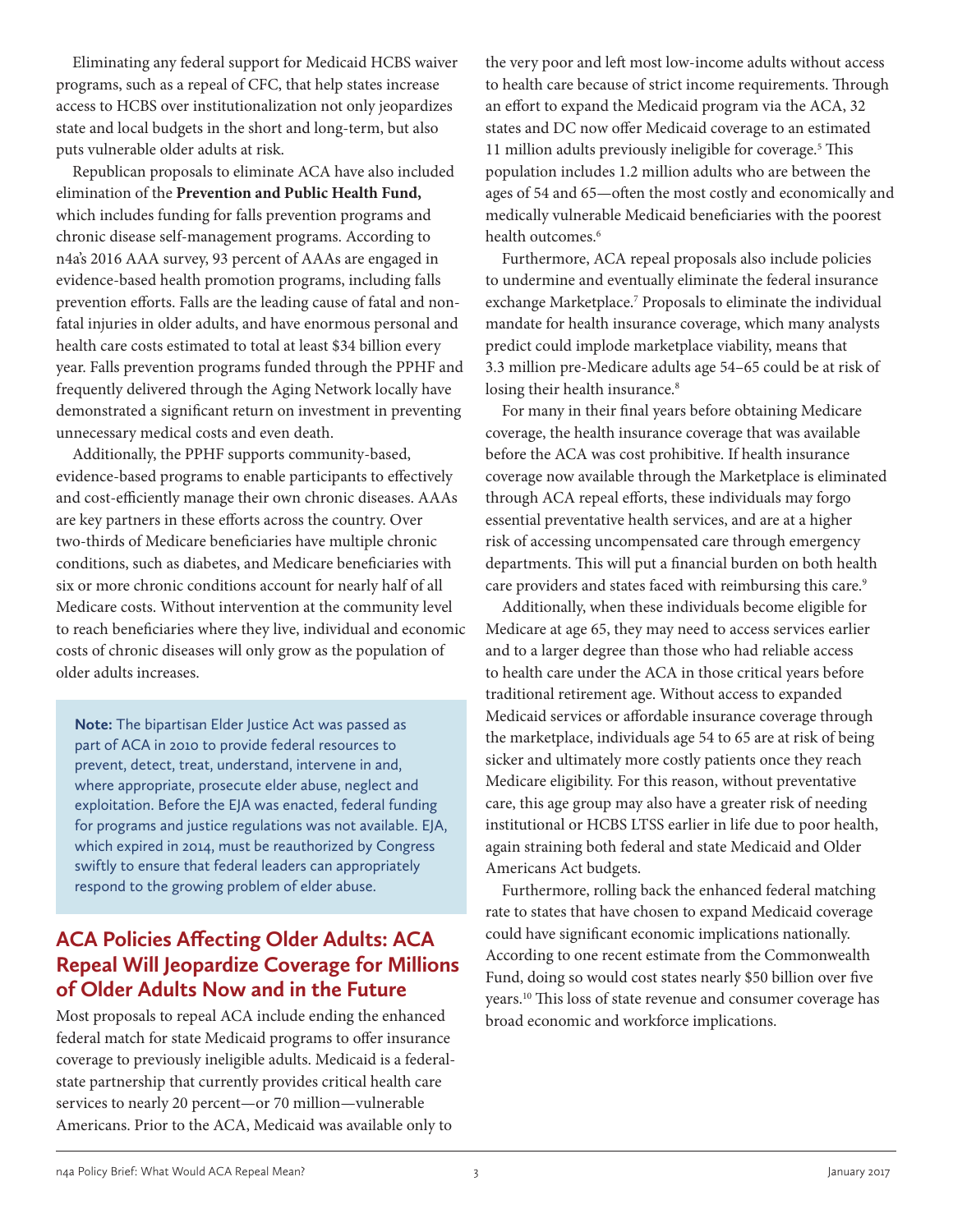## **Economic Consequences of ACA Repeal for Older Adults and Caregivers**

The ACA includes critical **health and economic protections** for millions of older adults and caregivers, and the law made major progress on extending Medicare solvency. It is important that policymakers consider these economic implications. Repealing the ACA would eliminate efforts to close the Medicare prescription drug coverage gap for up to nine million Medicare beneficiaries, exacerbating already difficult economic decisions for many vulnerable seniors.

The ACA also includes **spousal impoverishment protections** under Medicaid that provide critical fiscal safeguards to families so that spousal caregivers do not have to exhaust their personal assets in order to secure Medicaid LTSS for their partner.

Nationally, the ACA also implemented policy changes to extend the **solvency of the Medicare Part A Hospital Insurance Trust Fund** by 11 years.<sup>11</sup> Reversing these changes could set Medicare and the fiscal future of the federal budget on a more precarious path.

# Questions for Aging Network Advocates and Policymakers Creating ACA Replacement Proposals

It is essential that any proposals to replace the Affordable Care Act consider how proposals will build upon and improve policies that affect older adults, caregivers and service providers. As the Aging Network analyzes replacement proposals, we encourage policymakers to evaluate how policies answer the following questions:

- 1. What does the proposal do to ensure that the pre-Medicare population (age 54–64) can access affordable and adequate health care insurance to protect their health now and save Medicare and Medicaid LTSS expenditures later?
- 2. How will rebalancing of long-term care expenditures (from institutional to home and community-based services) continue and grow under an ACA replacement?
- 3. What will the proposal do to recognize the realities of older adults and people with disabilities who depend on Medicaid HCBS to live safely at home and in the community?
- 4. Will the proposal continue to seed innovation in health care delivery systems to better coordinate and deliver care?
- 5. Does the proposal address the need to build a bridge between health care and community services to achieve person-centered systems of care?
- 6. How will the proposal support family caregivers?
- 7. Is there restored funding to Aging and Disability Resource Centers (ADRCs) to ensure consumers can find needed state, local and private resources for long-term services and supports?
- 8. What are the implications for the long-term solvency of Medicare?
- 9. How will ACA replacement support prevention and public health across systems, specifically:
	- a. Will the Medicare wellness benefit continue uninterrupted?
	- b. Will the evidence-based falls prevention and chronic disease self-management programs funded by the ACA's Prevention and Public Health Fund be supported to continue reducing unnecessary health care costs in Medicare and Medicaid?

*n4a will work with our members, allies and policymakers to ensure that any major changes to our nation's health care and LTSS systems take into consideration the impact on older adults, people with disabilities and caregivers.* 

# **Endnotes**

1. In 2016 estimates of coverage increases under ACA were between 20 million and 22 million since 2013: Marken, S. (2016) *U.S. Uninsured rate remains at historical low of 11.0%.* Available at: http://www.gallup.com/poll/193556/uninsured-rate-remains-historical-low.aspx (Accessed: 13 January 2017). See also U.S. Health and Human Services Department, https://www.hhs.gov/About/News/2016/03/03/20-Million-People-Have-Gained-Health-Insurance-Coverage-Because-Affordable-Care-Act-New-Estimates. 2017. Web. 13 Jan. 2017.

2. National Association of Area Agencies on Aging, *National Area Agency on Aging Survey Report,* 2016. Publication pending in April 2017. 3. Ibid.

- 4. National Association of Area Agencies on Aging, *Trends and New Directions: Area Agencies on Aging Survey,* 2014.
- 5. Henry J. Kaiser Family Foundation, *Medicaid Pocket Primer,* January 2017.
- 6. L. Blumberg, M. Buettgens, J. Holahan, *Implications of Partial Repeal of The ACA Through Reconciliation, Urban Institute,* December 2016.
- 7. To provide for reconciliation pursuant to section 2002 of the concurrent resolution on the budget for fiscal year 2016. H.R. 3762, 114th Congress. (2016).
- 8. Goldberg, Jennifer, "Repealing The Affordable Care Act Without A Replacement Hurts Seniors," *Justice in Aging,* December 21 2016.

9. Blumberg, Buettgens and Holahan, *Implications of Partial Repeal.*

10. L. Ku, E. Steinmetz, E. Brantley et al., *Repealing Federal Health Reform: Economic and Employment Consequences for States,* The Commonwealth Fund, January 2017. 11. B. Walsh, "Why Medicare Matters," *AARP Bulletin,* January-February 2017.